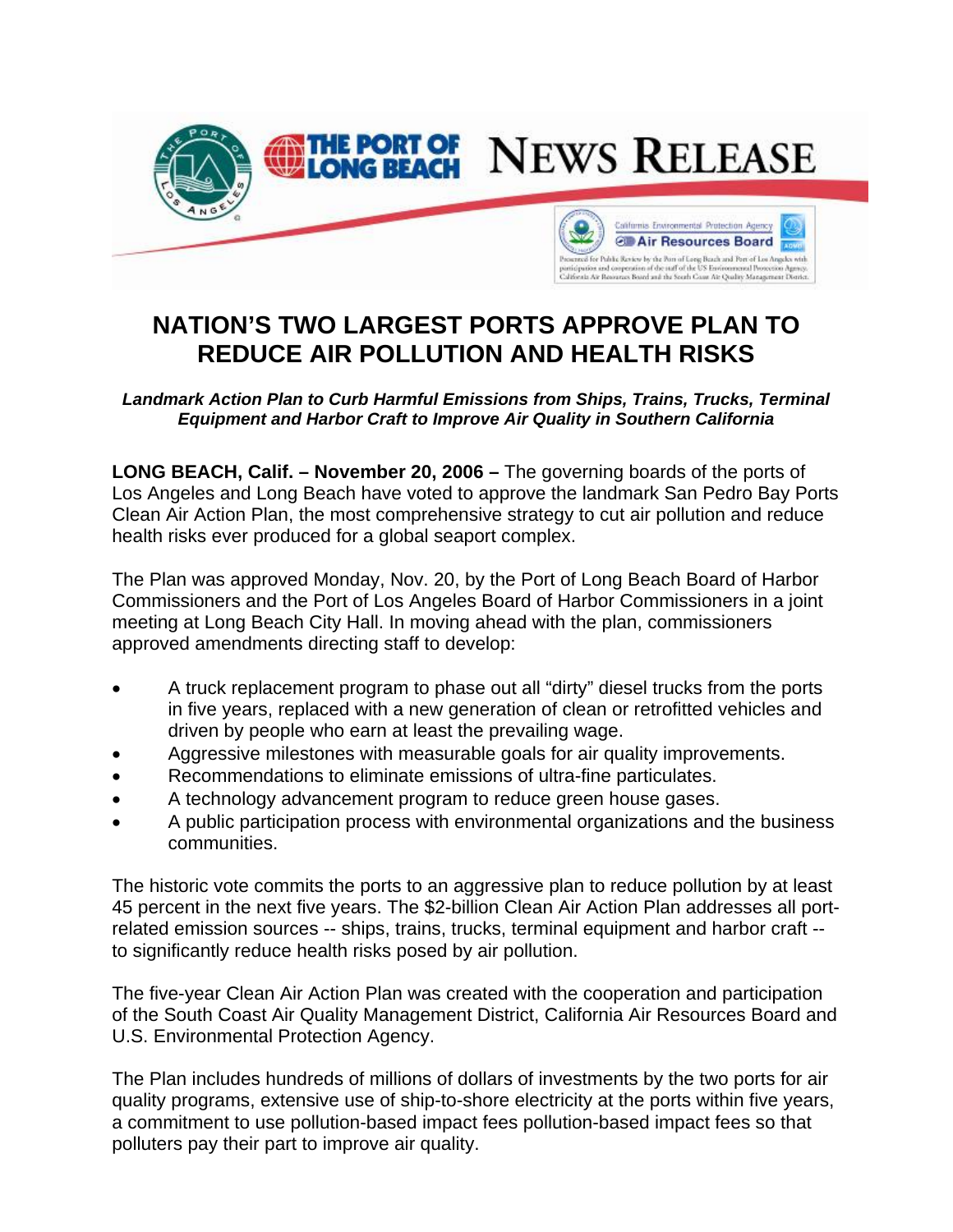## *Emission Reductions*

Even as trade grows at the two ports, the Plan aims to cut diesel-related particulate matter (PM) pollution by more than 47 percent and smog forming nitrogen oxide (NOx) emissions by more than 45 percent within the next five years, resulting in emissions that will be below 2001 levels. Measures under the Plan also will result in reductions of sulfur oxides (SOx) by more than 52 percent. NOx is a precursor of smog; SOx contributes to particulate matter; and PM has been shown to lead to health problems.

## *About the Clean Air Action Plan*

The Clean Air Action Plan was released for public review and comment in June 2006. Dozens of individuals and groups submitted more than 500 pages of written comments and testified at four public meetings. The revised Action Plan was released in early November with significant changes based on public input. In the final action plan, the ports developed commitments and milestones for achieving air emission reductions and have committed to use pollution-based impact fees so that polluters pay their part to improve air quality.

The ports agreed to develop tariff-based incentives and requirements, such as vessel speed reduction incentives and port-mandated fuel requirements, to curb harmful air emissions, and committed to work with the air quality regulatory agencies (AQMD, CARB and EPA) to establish San Pedro Bay air quality standards, as well as mechanisms for tracking improvements in air quality.

The Plan commits the ports to invest hundreds of millions of dollars in air quality improvement programs, along with the local air district, the state, and port-related industry.

Under the Plan the ports will to eliminate "dirty" diesel trucks from San Pedro Bay cargo terminals within five years by helping to finance a new generation of clean or retrofitted vehicles.

The Plan also calls for all major container cargo and cruise ship terminals at the ports to be equipped with shore-side electricity within five to ten years, so that vessels at berth can shut down their dirty diesel-powered auxiliary engines and plug into clean electricity. The Port of Long Beach will develop shore-side electricity for ships at 10 to 16 Long Beach berths in five years; the Port of Los Angeles will facilitate shore-side electricity for ships at 15 berths within five years. To reduce emissions of air pollutants, ships will also be required to reduce their speeds when entering or leaving the harbor region, use low-sulfur fuels, and employ other emission-reduction measures and technologies.

The Clean Air Action Plan accelerates the efforts of a California Air Resources Board pollution reduction plan by requiring faster replacement of existing cargo-handling equipment with new equipment that will meet the toughest U.S. Environmental Protection Agency emissions standards.